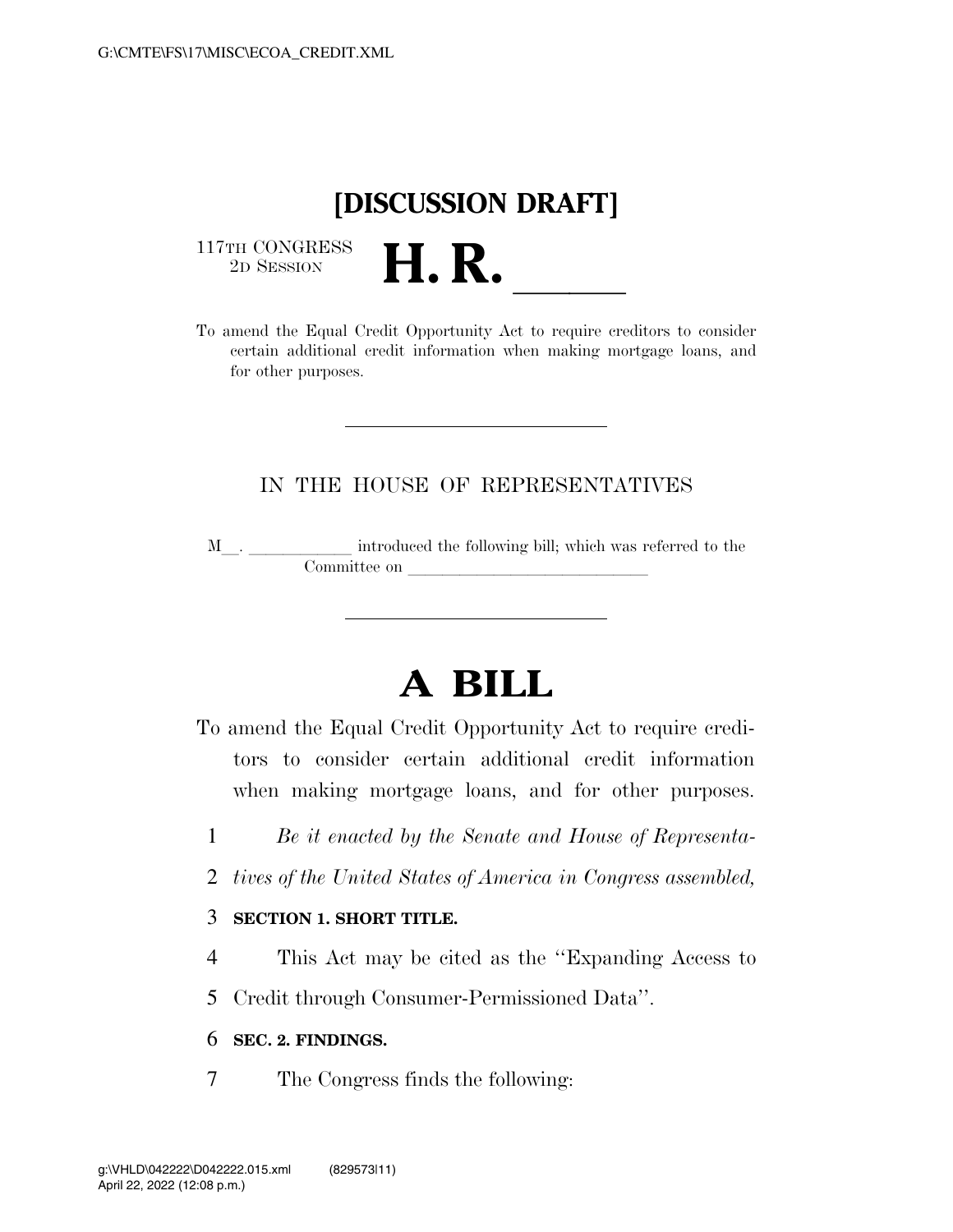(1) Using alternative data in mortgage lending (either through alternative credit scores or in under- writing) has the potential to increase access to credit for individuals with little or no credit history with the national credit reporting agencies (NCRAs), ac- cording to a review of alternative data use in mort- gage lending by the Government Accountability Of-fice in December 2021.

 (2) Approximately 45 million consumers do not have any credit history with the NCRAs or did not have enough credit history to be scored, according to a 2015 report by the Bureau of Consumer Financial Protection (CFPB), entitled ''Data Point: Credit Invisibles''. The CFPB also reported that this popu- lation disproportionately included low-income con-sumers, younger consumers, and consumers of color.

 (3) The use of alternative data to establish a low- or moderate-income borrower's credit history for the purpose of extending mortgage credit can help lenders meet goals of the Community Reinvest-ment Act.

 (4) Mortgage underwriting systems that allow lenders to use consumer-permissioned alternative credit information may help expand access to mort-gages for borrowers with lower credit scores and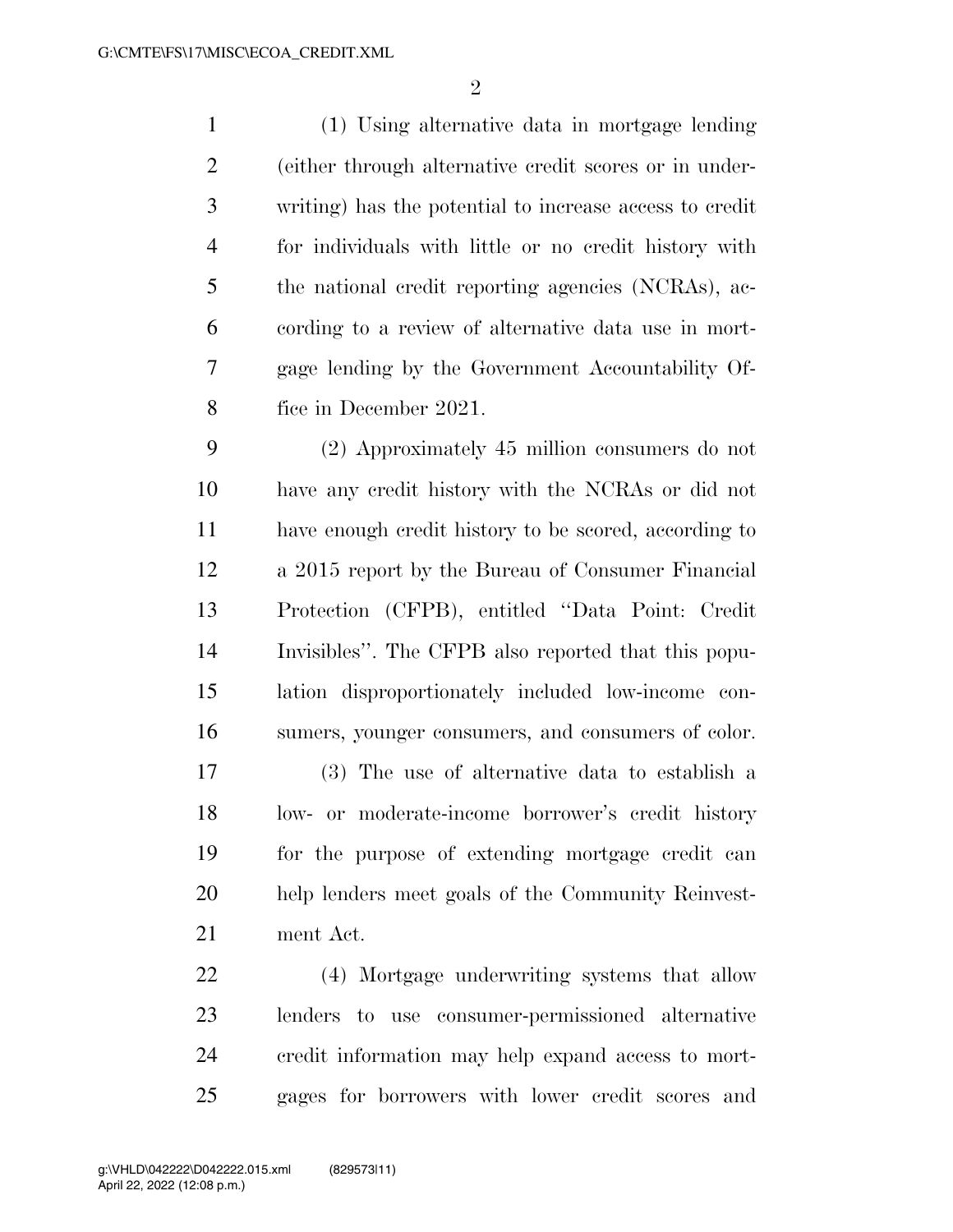communities of color. On September 21, 2021, Fannie Mae updated its automated underwriting system so that it notifies lenders that a borrower may benefit from the inclusion of consistent rental payment information, and with the consumer's per- mission, the underwriting system will automatically identify rental payments within bank statement data and include this in its credit assessment. According to a fair lending and credit risk analysis by Fannie Mae and the Federal Housing Finance Agency, the populations most likely to benefit from this change are applicants with lower credit scores, who are dis- proportionately consumers of color. **SEC. 3. REQUIREMENT TO CONSIDER ADDITIONAL CREDIT INFORMATION WHEN MAKING MORTGAGE LOANS.**  (a) IN GENERAL.—The Equal Credit Opportunity Act (15 U.S.C. 1691 et seq.) is amended by inserting after section 701 the following: **''§ 701A. Requirement to consider additional credit information when making mortgage loans**   $\cdot$  "(a) In GENERAL.—A creditor extending a mortgage loan shall, in evaluating the creditworthiness of an appli- cant, consider credit information not reported through a consumer reporting agency, if—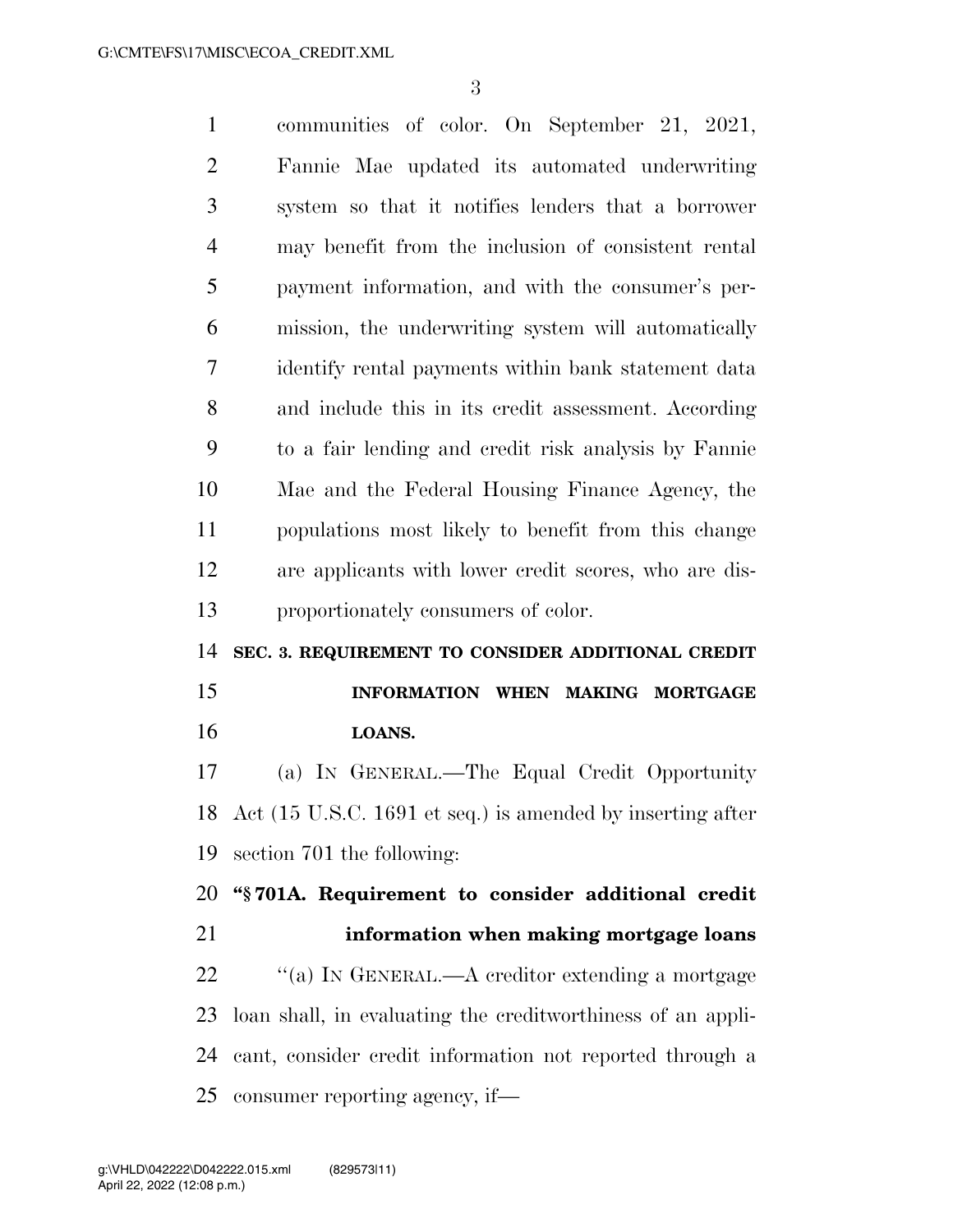| $\mathbf{1}$   | $\lq(1)$ the applicant—                                         |
|----------------|-----------------------------------------------------------------|
| $\overline{2}$ | $\lq\lq$ requests such consideration, and has                   |
| 3              | not retracted such request;                                     |
| $\overline{4}$ | $\lq\lq$ (B) provides the credit information to be              |
| 5              | considered; and                                                 |
| 6              | $\cdot$ (C) states that the applicant does not be-              |
| 7              | lieve that credit information reported through                  |
| 8              | consumer reporting agencies fully or accurately                 |
| 9              | reflects the applicant's creditworthiness in the                |
| 10             | absence of such information; and                                |
| 11             | $\cdot\cdot\cdot(2)$ the credit information relates to the same |
| 12             | types of credit references that the creditor would              |
| 13             | consider if reported through a consumer reporting               |
| 14             | agency, including current payment and transaction               |
| 15             | information, such as bank statement information                 |
| 16             | and rental payment information.                                 |
| 17             | "(b) TREATMENT OF ADDITIONAL INFORMATION.-                      |
|                | 18 A creditor shall treat any information provided pursuant     |
| 19             | to subsection (a) in the same manner and with the same          |
| 20             | weight as the creditor would treat the same information         |
| 21             | if it were provided by a consumer reporting agency, unless      |
| 22             | the creditor reasonably determines that the information is      |
| 23             | the result of a material misrepresentation.                     |
| 24             | "(c) NOTICE TO APPLICANTS.—                                     |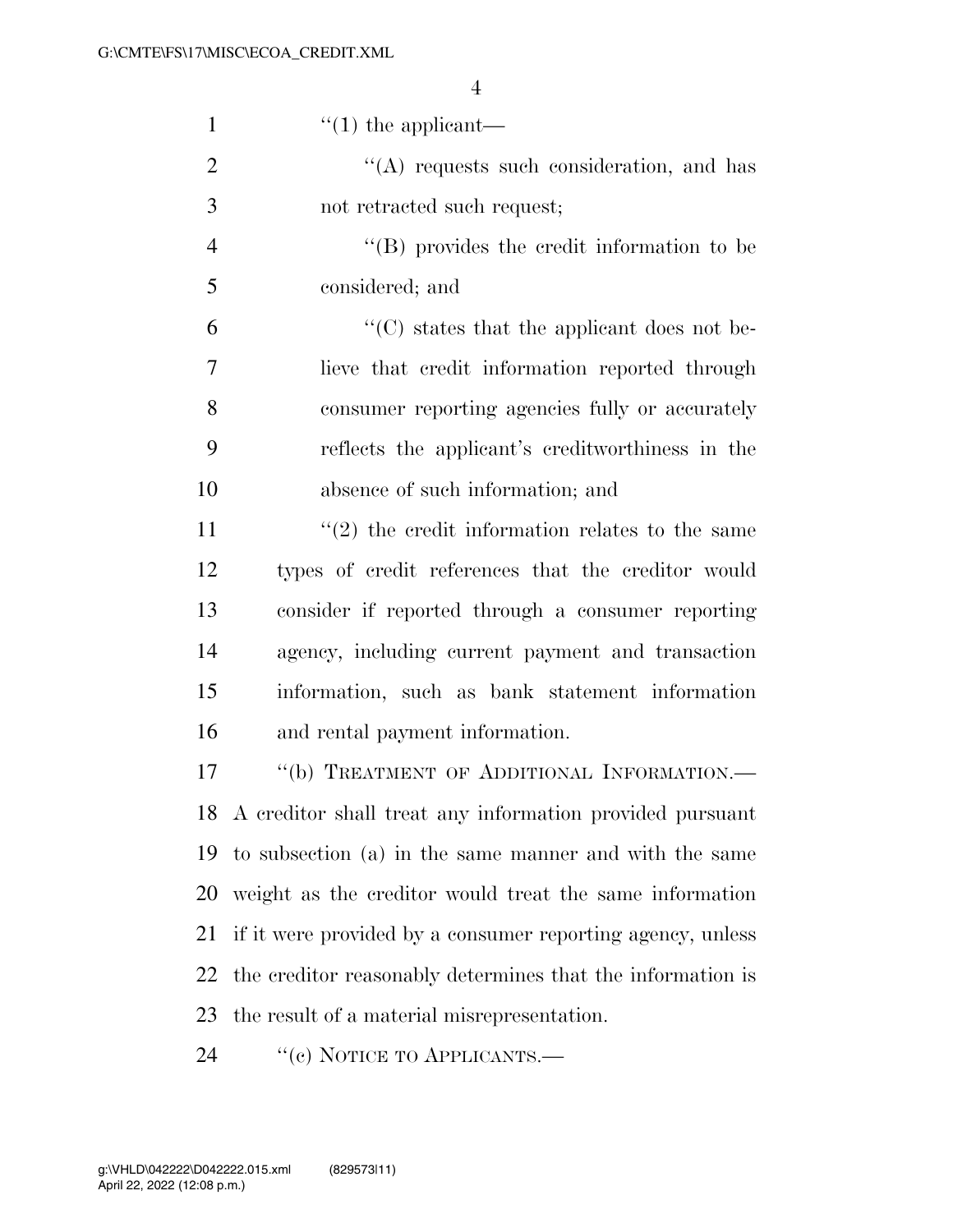| 1              | $``(1)$ IN GENERAL.—A creditor described under    |
|----------------|---------------------------------------------------|
| $\overline{2}$ | subsection (a) shall provide each applicant for a |
| 3              | mortgage loan with a notice that includes—        |
| $\overline{4}$ | "(A) an explanation of the applicant's            |
| 5              | right under this section to provide additional    |
| 6              | eredit information to the creditor for consider-  |
| 7              | ation, including examples of such additional in-  |
| 8              | formation, as well as the benefits of providing   |
| 9              | such information;                                 |
| 10             | $\lq\lq$ the right of the creditor to disregard   |
| 11             | any such information if the creditor determines   |
| 12             | that the information is the result of a material  |
| 13             | misrepresentation; and                            |
| 14             | "(C) the right of an applicant to retract         |
| 15             | the applicant's request to use such additional    |

tion process.

18 "(2) NOTICE LANGUAGES. Notices required under paragraph (1) shall be made available in each of the 8 languages most commonly spoken by indi- viduals with limited English proficiency, as deter- mined by the Director of the Bureau using informa- tion published by the Director of the Bureau of the Census.

credit information at any point in the applica-